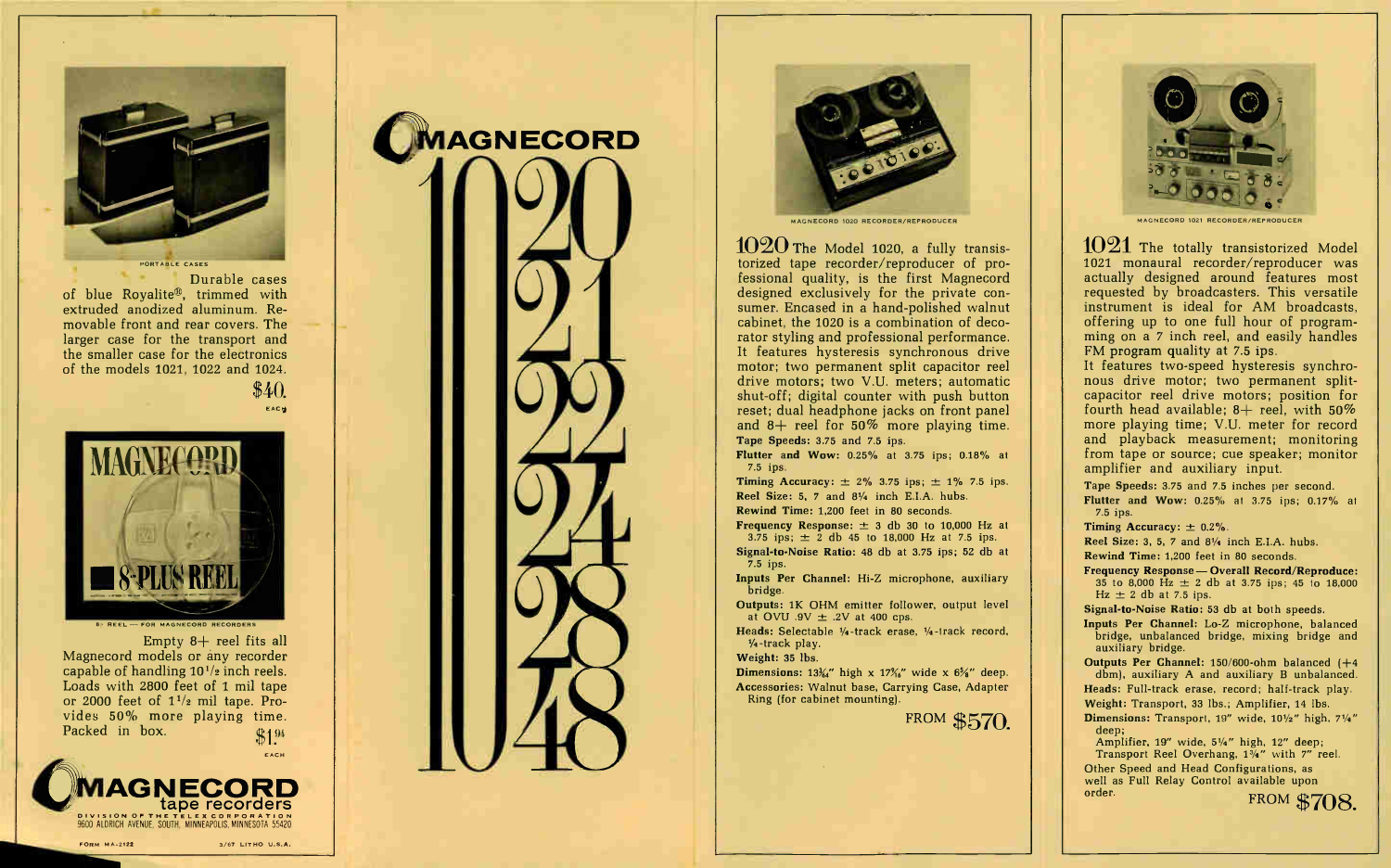

MAGNECORD 1022 RECORDER/REPRODUCER

1022 Magnecord's stereophonic Model 1022 recorder/reproducer provides the most in tape recording satisfaction. The wide flat frequency response, exceptionally good signal-to-noise ratio and low distortion accomplished at 15 ips, make the 1022 ideal for master-cutting. The 7.5 ips speed is more than adequate for general recording or reproduction.

Among the many features are two speed hysteresis synchronous drive motor; two permanent split-capacitor reel drive motors: quarter-track playback head (switch selectable) integral; two V.U. meters; monitoring from tape or source; separate record-gain controls for each channel and master playback gain control.

Tape Speeds: 7.5 and 15 ips, with others available. Flutter and Wow: 0.17% at 7.5 ips; 0.15% at 15 ips.

Timing Accuracy:  $\pm$  0.2%.

Reel Size: 3, 5, 7 and  $8\frac{1}{4}$  inch E.I.A. hubs. Rewind Time: 1.200 feet in 80 seconds.

Equalization: N.A.B.

Frequency Response - Overall Record/Reproduce: 30 to 16,000 Hz  $\pm$  2 db at 7.5 ips; 35 to 22,000  $Hz \pm 2$  db at 15 ips.

Signal-to-Noise Ratio: 53 db at both speeds.

Inputs Per Channel: Lo-Z microphone, balanced bridge, unbalanced bridge and auxiliary bridge.

Outputs Per Channel: 150/600-ohm balanced  $(+4$  dbm) auxiliary A and auxiliary B unbalanced.

Heads: Selectable 2-channel erase, 2-channel play, 2-channel record and quarter-track play.

Weight: Transport, 33 lbs.; Amplifier, 14 lbs.

Dimensions: Transport, 19" wide, 51/4" high, 12" deep;

Amplifier, 19" wide, 5¼" high, 12" deep; Transport Reel Overhang, 13/4" (with 7" reel). Full Relay Control available upon order.

FROM \$788



MAGNECORD 1024 RECORDER/REPRODUCER

 $1024$  A universal instrument, the Model 1024 recorder/reproducer was designed to meet the demands of either commercial applications or for use by the discriminating private consumer. From the sturdy die-cast mainplate to the precision lapped heads, the 1024 exemplifies the Magnecord tradition of excellence in design and manufacture. Its outstanding features include two-speed hysteresis synchronous drive motor; two permanent split-capacitor reel drive motors; position for optional fourth head: two V.U. meters; monitor source (input) and tape (output); automatic shutoff and  $8+$  reel for 50% more playing capacity.

Tape Speeds: 3.75 and 7.5 inches per second. Flutter and Wow:  $0.25\%$  at 3.75 ips;  $0.18\%$  at  $7.5$  ips.

Timing Accuracy:  $\pm$  0.2%.

Reel Size: 3, 5, 7 and 8<sup>1</sup>/<sub>4</sub> inch E.I.A. hubs.

Rewind Time: 1.200 feet in 80 seconds.

**Frequency Response:** 35 to 10,000 cps  $+2$ ,  $-3$  db at 3.75 ips.

Signal-to-Noise Ratio: 48 db at 3.75 ips, 51 db at  $7.5$  ips.

Heads: Selectable 1/4-track erase, 1/4-track record,  $\frac{1}{4}$ -track play.

Weight: 47 lbs.

Dimensions: 19" wide, 15%" high, 12" deep; Transport 19" x 10.5" x 7.25"; Amplifier 19" x 5.25" x 12" deep:

Transport Reel Overhang 1.75" [7" reel].

Other Options: 50 Cycle Operation, Tape speeds of  $1\%$  and  $3\%$ ,  $7\%$  and  $15$ ,  $\%$ -track heads, Digital Tape Counter and Signal Operated Switch (VOR) Relay Control.

FROM \$648.



MAGNECORD 1028 RECORDER/REPRODUCER

1028 The Magnecord Model 1028 is recognized by audio experts as being the finest in professional quality recorder/ reproducers. Advanced circuit design, utilizing the latest tube types and printed circuitry, insure uniform high performance from recorder to recorder. Base specifications for the 1028 point up its versatility and capability.

Tape Speeds: 7.5 and 15 ips.

Flutter and Wow:  $0.15\%$  at 7.5 ips;  $0.1\%$  at 15 ips.

Timing Accuracy:  $\pm$  0.2%. **Reel Size:** 5, 7,  $8\frac{1}{4}$  and  $10\frac{1}{2}$  inch. Rewind Time: 2,400 feet in less than 90 seconds. Frequency Response - Overall Record/Reproduce: 35 to 16,000 Hz  $\pm$  2 db at 7.5 ips; 35 to 18,000  $Hz \pm 2 db$  at 15 ips.

Signal-to-Noise Ratio: 55 db per channel.

Inputs: Hi-Z microphone and Hi-Z unbalanced bridge: Lo-Z microphone and Hi-Z balanced bridge with input transformers.

Input Sensitivity:  $-90$  dbm to  $-35$  dbm.

**Outputs:** Cathode follower, 2.5 volts  $\pm$  .5 volt.  $150/600$ -ohm balanced,  $+3$  dbm with output transformers.

Heads: Selectable Erase, 2-channel record and 2-channel play.

Weight: 47 pounds (55 pounds encased).

Dimensions:  $17\frac{5}{6}$ " wide.  $12\frac{7}{6}$ " high.  $12$ " deep.  $(17\%$ " wide,  $14\%$ " high, 12" deep encased). 50 cycle and quarter track versions available when ordered.

FROM \$995.



 $1048$  The Model 1048 recorder/reproducer by Magnecord utilizes 10<sup>14</sup> inch reels to provide 3 hours of uninterrupted record/playback time at 3.75 ips. Outstanding among its many features are the three separate motors. The hysteresis capstan motor is the exclusive capstan power source, with separate motors for payout and take-up reels. The tape gate drops away from head in high speed modes preventing needless head wear. Heads are polished to precise hyperbolic curves, and forced tape wrap assures intimate tape head contact for consistently good high and low frequency response.

Tape Speeds: 7.5 and 3.75 ips.

Flutter and Wow: 0.15% at 7.5 ips, 0.25% at 3.75 ips.

Timing Accuracy: 0.2%.

**Reel Size:** 5, 7, 8 $\frac{1}{4}$  and 10 $\frac{1}{2}$  inch.

Rewind Time: 2,400 feet in less than 90 seconds.

Frequency Response - Overall Record/Reproduce: 40 to 16,000 Hz  $\pm$  2 db at 7.5 ips, 50 to 7,500  $Hz \pm 2$  db at 3.75 ips.

Signal-to-Noise Ratio: 52 db.

Inputs: Hi-Z microphone and Hi-Z unbalanced bridge; Lo-Z microphone and Hi-Z balanced bridge with input transformers.

Input Sensitivity: -90 dbm to -35 dbm.

**Outputs:** Cathode follower, 2.5 volts  $\pm$  .5 volt. 150/600-ohm balanced, 3 dbm with output transformers.

Heads: Selectable erase, 2-channel record and 2-channel play.

Weight: 47 pounds (55 lbs. encased).

Dimensions:  $17\frac{5}{6}$ " wide,  $12\frac{7}{6}$ " high,  $11\frac{1}{6}$ " deep.  $(17\%$ " wide,  $14\%$ " high,  $11\%$ " deep encased). 50 cycle and quarter track versions available.

FROM ROOD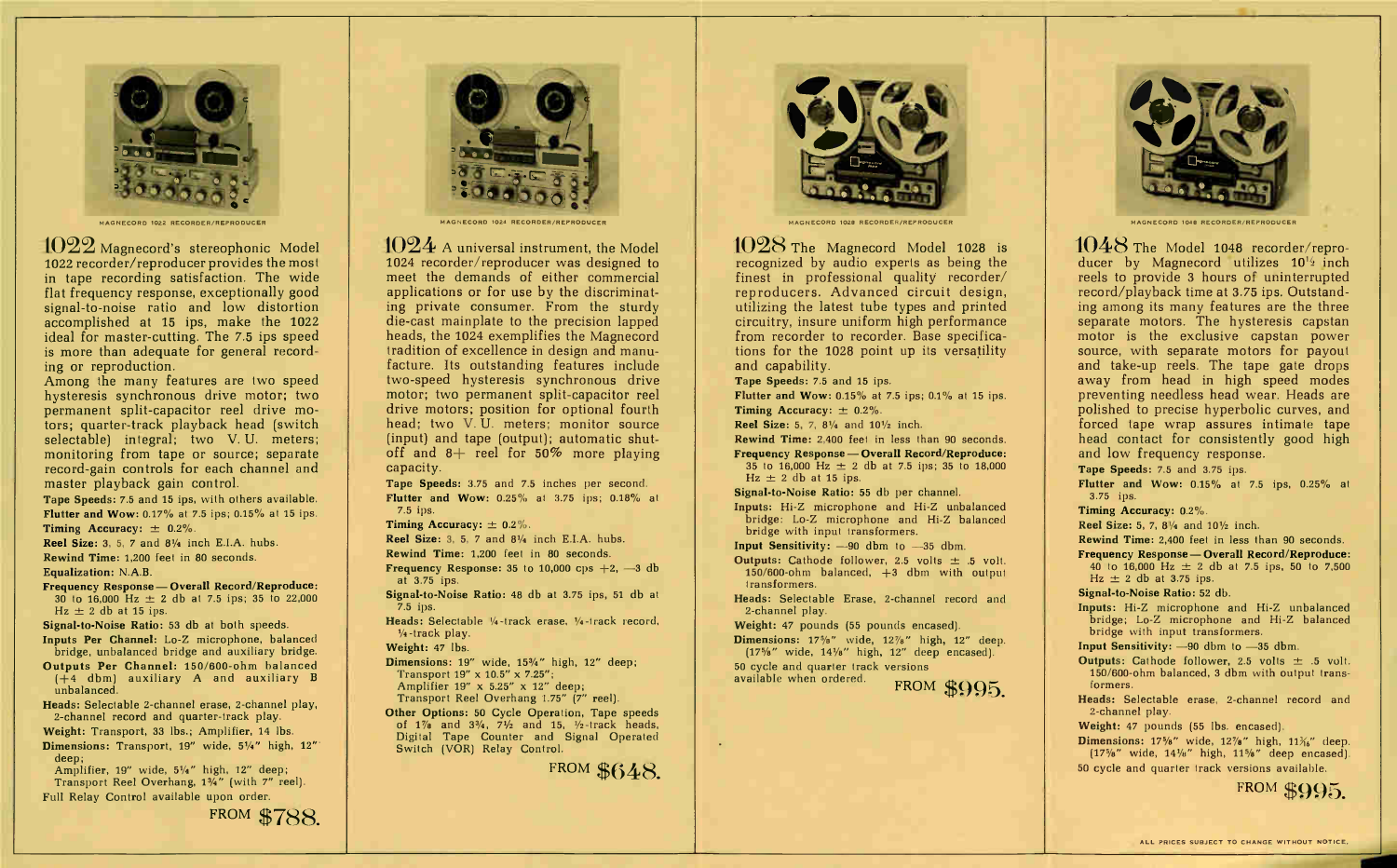

## QUALITY CONTROL

Every Magnecord instrument is designed to meet the latest National Association of Broadcasters standards. An individual INSPECTAGRAPH with every MAGNECORD. Meticulous examination continues through every phase of assembly to bring each function to the highest standard of performance.

The completed MAGNECORD is run through a battery of rigorous final tests. The comprehensive results are registered by the testing engineer on an individual INSPECTAGRAPH which is packed with the instrument ... so, when your new MAGNECORD is delivered, you will have an exact description of your own instrument's true, individual performance!

MAGNECORD is a division of The Telex Corporation. We manufacture

81/4" REEL INCREASES PLAYING TIME BY 50% DIGITAL COUNTER WITH PUSH BUTTON RESET DUAL HEADPHONE JACKS ON FRONT PANEL

FLUTTER AND WOW: .25% at 3.75 ips; .18% at 7.5 ips TIMING ACCURACY:  $\pm 2.0\%$  3.75 ips;  $\pm 1.0\%$  7.5 ips

REWIND AND FAST FORWARD TIME: 1,200 feet in 80 seconds FREQUENCY RESPONSE:  $\pm 3$  dh 30 to 10 000 Hz at 3.75 ips

SIGNAL-TO-NOISE RATIO:  $48$  db at 3.75 ips; 52 db at 7.5 ips. INPUTS PER CHANNEL: Hi-Z microphone, auxiliary bridge OUTPUTS: 1K OHM emitter follower, output level at 0 VU .9V ±.2V at 400 Hz

IIEADS: Selectable %-track erase, %-track record, % track play-

(Minimum space required for mounting in cabinet  $15$ %4" high x  $18\frac{1}{4}$ "

DIMENSIONS:  $13\frac{1}{2}$ ." high x  $17\frac{9}{2}$ ." wide x 6 $\frac{5}{2}$ ." deep

Magnecord and Viking tape instruments. Telex acoustic products, and Telex aircraft communications accessories — internationally known and recognized for craftsmanship, reliability and performance. Other Telex divisions build digital tape transports for use with computers, recording oscillographs for laboratory use, and many other electronic devices for both commercial and military applications. We are extremely proud. as instrument manufacturers. to have in our employ some of the most highly skilled engineers, designers, technicians and production personnel in the world! Quality control is more QUALITY ASSURANCE at Telex. Our quality control department meets all the requirements of NASA (National Aeronautics & Space Administration), the most rigid quality requirements imposed by a government agency on manufacturers.

wide  $x 8\%$ " deep) ACCESSORIES:

## FEATURES

MODEL 1020

HYSTERESIS SYNCHRONOUS DRIVE MOTOR TWO PERMANENT SPLIT CAPACITOR

REEL DRIVE MOTORS TWO V.U. METERS AUTOMATIC SHUT-OFF

> TAPE SPEEDS: 3.75 and 7.5 inches per second FLUTTER AND WOW: 0.25% at 3.75 ips; 0.18% at 7.5 ips TIMING ACCURACY: ±0.2% REEL SIZE:  $5-$ ,  $7-$  and  $8\%$  inch E.I.A. hubs. REWIND AND FAST FORWARD TIME: 1,200 feet in 80 seconds FREQUENCY RESPONSE: SIGNAL-TO-NOISE RATIO: 48 db at 3.75 ips; 51 db at 7.5 INPUTS PER CHANNEL: Hi-Z microphone, Hi-Z mixing bridge, OUTPUTS: Emitter follower and auxiliary emitter follower HEADS: Selectable 1/4-track erase, 1/4-track record, 1/4-track play WEIGHT: 47 lbs. DIMENSIONS: 19" wide. 15%" high. 12" deep.

SPECIFICATIONS TAPE SPEED: 3.75 and 7.5 ips

WEIGHT: 35 lbs.

 $35$  to 10,000 Hz  $+2-3$  db at 3.75 ips; 45 to 18,000 Hz  $\pm 2$  db at 7.5 ips auxiliary bridge (0.5 volts-loaded)

Transports  $19'' \times 10.5'' \times 7.25^{\circ}$ Amplifier 19" x 5.25" x 12" deep

A91C9288-1 —Walnut Base A81E145-1 —Carrying Case

REEL SIZE: 5-, 7- and 81/4 inch E.I.A.

A96A450-1 Adapter Ring (for cabinet mounting)

 $\pm$ 2 db 45 to 18,000 Hz at 7.5 ips

Magnecord warrants to the user who originally purchased the Magnecord equipment, that it shall be free from defects in material and workmanship under normal and proper use, for the period of one year from the date of original purchase, and agrees to repair or replace such parts showing factory c) Inspection by Magnecord will determine defects, subject to the following provisions: a) Defective parts must be delivered post prepaid. Such parts, if proven defective, will be replaced or repaired by the service station.

b) The purchaser voids the warranty if he or others not authorized by Magnecord at-

FORM MA-2135

MODEL 1024

TWO-SPEED HYSTERESIS DRIVE MOTOR TWO PERMANENT SPLIT-CAPACITOR REEL DRIVE MOTORS REMOTE START/STOP FACILITY OPTIONAL POSITION FOR FOURTH HEAD 8'/." REEL INCREASES PLAYING TIME BY 50% TWO V.U. METERS MONITOR SOURCE (input) AND TAPE (output) AUTOMATIC SHUT-OFF

# **SPECIFICATIONS**

Tape Speeds  $1\% \& 3\%$ , Signal Activated Switch (VOR)  $7\% \& 15$  Relay Control (Full Remote) Relay Control (Full Remote)

- 
- 

Transport Reel Overhang 1.75" (7" Reel) ACCESSORIES: A81D128-2 - (transport) Carrying Case A81D129-2 (electronics) Carrying Case

OPTIONS: 50 Hz Operation Digital Tape Counter

'h Track Heads

# ONE YEAR WARRANTY

tempt to repair or service the unit, or if any parts not supplied by Magnecord are inserted in the unit.

or damage due to use of the equipment for purposes other than for which it was designed.

if defects in the equipment are due to normal use or if the equipment has been altered in any way, or repaired by other than Magnecord authorized service stations. Magnecord will decide if the warranty is voided by negligent use, misuse, This one year warranty includes the cost of accident damaging the equipment or parts. all parts and labor. warranty. e) This Magnecord warranty for one year applies only to a new Magnecord recorder which has been sold through authorized channels of distribution of Magnecord products.

d) Repaired or replacement parts supplied by Magnecord under the warranty carry only the unexpired portion of the original



LITHO U.S.A. 6/67